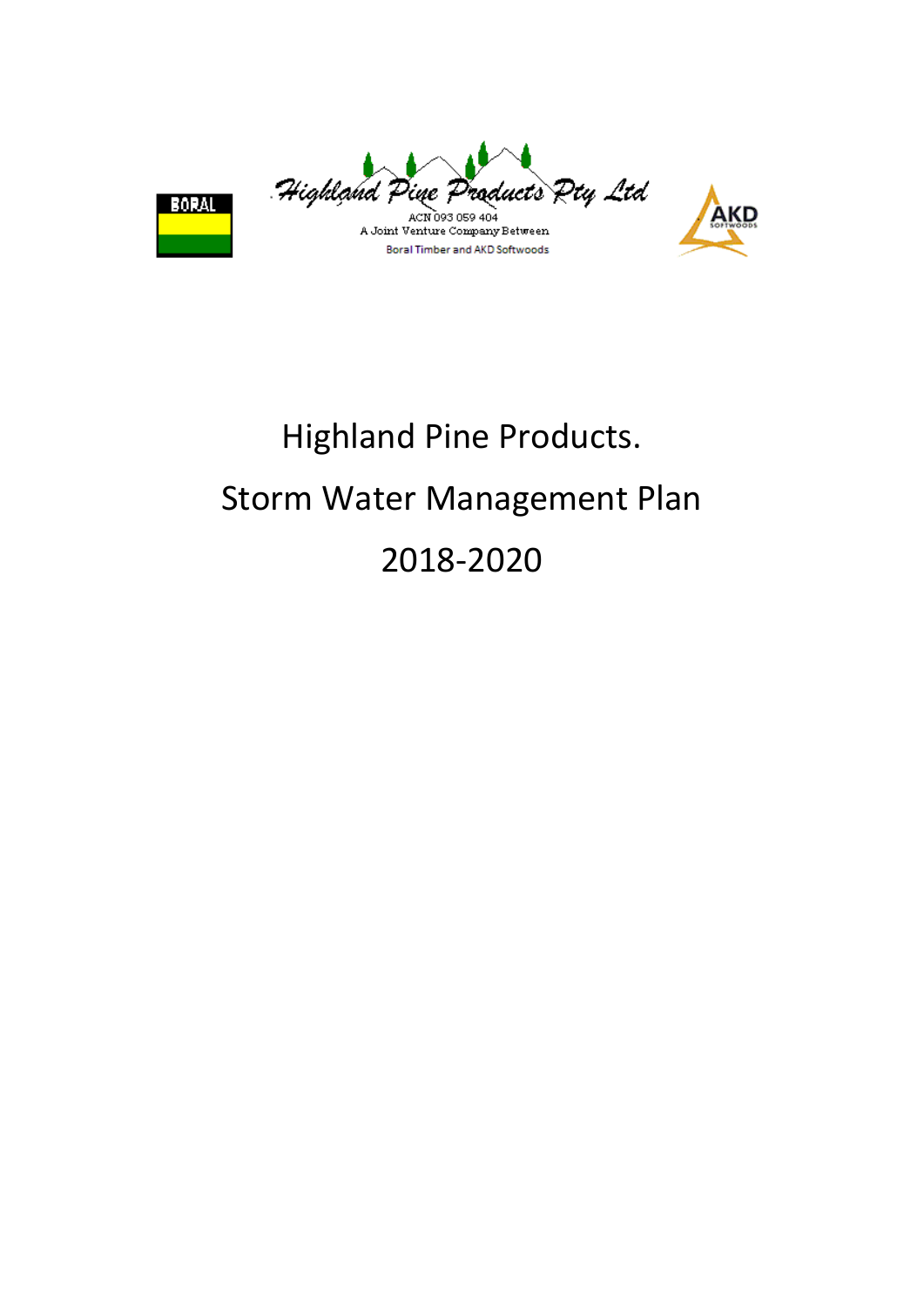|                                                                                                                   | Title                                                       | Storm Water Management Plan | Doc#               | 010319   |
|-------------------------------------------------------------------------------------------------------------------|-------------------------------------------------------------|-----------------------------|--------------------|----------|
| Highland Pine Products Pty Ltd<br><b>BOLL</b><br><b>AKD</b><br>ACN 093 059 404<br>A Joint Venture Company Between | Related to                                                  | Site EMP                    | Revision           |          |
| Boral Timber and AKD Softwoods                                                                                    | Date of Issue                                               | 1/3/19                      | <b>Review Freg</b> | 2 yearly |
| Purpose:                                                                                                          | To detail the site process for the management of stormwater |                             |                    |          |

# Contents

| <b>Review Date</b> | <b>Review Team</b> | <b>Changes Made (Section)</b>                    |
|--------------------|--------------------|--------------------------------------------------|
| Dec 2014           | SK. BG             | Update historical document. All sections updated |
| Dec 2016           | PS. BG             | Minor updates/review                             |
| Dec 2018           | SK. BG             | Doc rewrite. Update due to changes to ownership. |

| Prepared by                        | Position       | Approved by | Position                   | Company    | Page |
|------------------------------------|----------------|-------------|----------------------------|------------|------|
| S Kavalieros                       | Management     | B Gawehn    | Engineering and            | <b>HPP</b> |      |
| <b>EHSR Group</b>                  | Representative |             | <b>Environment Manager</b> |            |      |
| Printed Documents are uncontrolled |                |             |                            |            |      |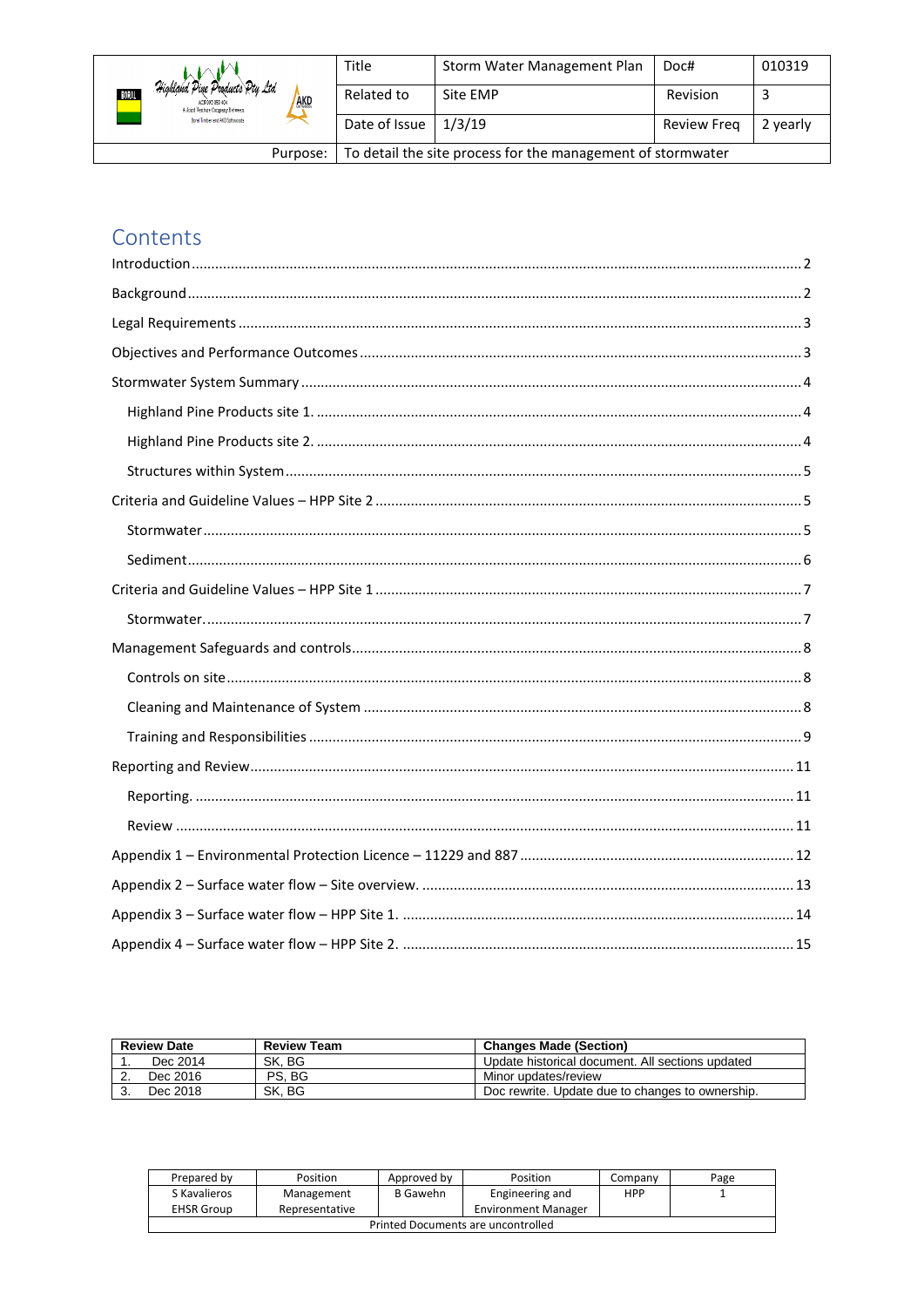|                                                                                                      | <b>Title</b>                                                | Storm Water Management Plan | Doc#        | 010319   |
|------------------------------------------------------------------------------------------------------|-------------------------------------------------------------|-----------------------------|-------------|----------|
| Highland Pine Products Pty Ltd<br>BORAL<br>AKD<br>ACN 093 059 404<br>A Joint Venture Company Between | Related to                                                  | Site EMP                    | Revision    |          |
| Boral Timber and AKD Softwoods                                                                       | Date of Issue                                               | 1/3/19                      | Review Freg | 2 yearly |
| Purpose:                                                                                             | To detail the site process for the management of stormwater |                             |             |          |

## <span id="page-2-0"></span>INTRODUCTION

The purpose of this plan is to document processes and procedures implemented by Highland Pine Products (HPP) with regard to storm water management at its two manufacturing facilities at Oberon NSW. Historically this plan considered the integrated stormwater system including impacts by adjacent facilities on stormwater quality. A recent change of ownership has necessitated the need to update this document to consider impacts from the HPP site 1 (HPP1) and Site 2 (HPP2) facilities only.

Broadly, this plan documents the required management and controls for a number of potential impacts to storm water across the complex being;

- Historical contamination of Organochlorine pesticides (OCP's);
- Impact of spills;
- Sediment (unsealed surfaces) and wood fibre.
- Use of termiticide in the solid wood treatment process; and
- Large volume of fuels and oils used across the complex.

All of the above have the potential to negatively impact on sensitive aquatic ecosystems found in the receiving environment.

## <span id="page-2-1"></span>**BACKGROUND**

In 2008, then owners (Carter Holt Harvey (CHH)) entered into an agreement with the DECC (now the NSW EPA) to complete a remediation action plan (RAP) across the Oberon Timber Complex. After numerous investigations over the previous 10 years, historical Organo-Chlorine Pesticide (OCP) contamination was found in drainage line sediments and at discreet locations.

A Remediation Action Plan (RAP) was developed to control and prevent the mobilization of major sediment sources impacted with the pesticides Aldrin and Dieldrin, and to contain potentially impacted soils and sediments in-situ under concrete capping. Aldrin was used in the manufacture of particleboard prior to the 1970's to protect it from termites.

| Prepared by                        | Position       | Approved by     | Position                   | Company    | Page |
|------------------------------------|----------------|-----------------|----------------------------|------------|------|
| S Kavalieros                       | Management     | <b>B</b> Gawehn | Engineering and            | <b>HPP</b> |      |
| <b>EHSR Group</b>                  | Representative |                 | <b>Environment Manager</b> |            |      |
| Printed Documents are uncontrolled |                |                 |                            |            |      |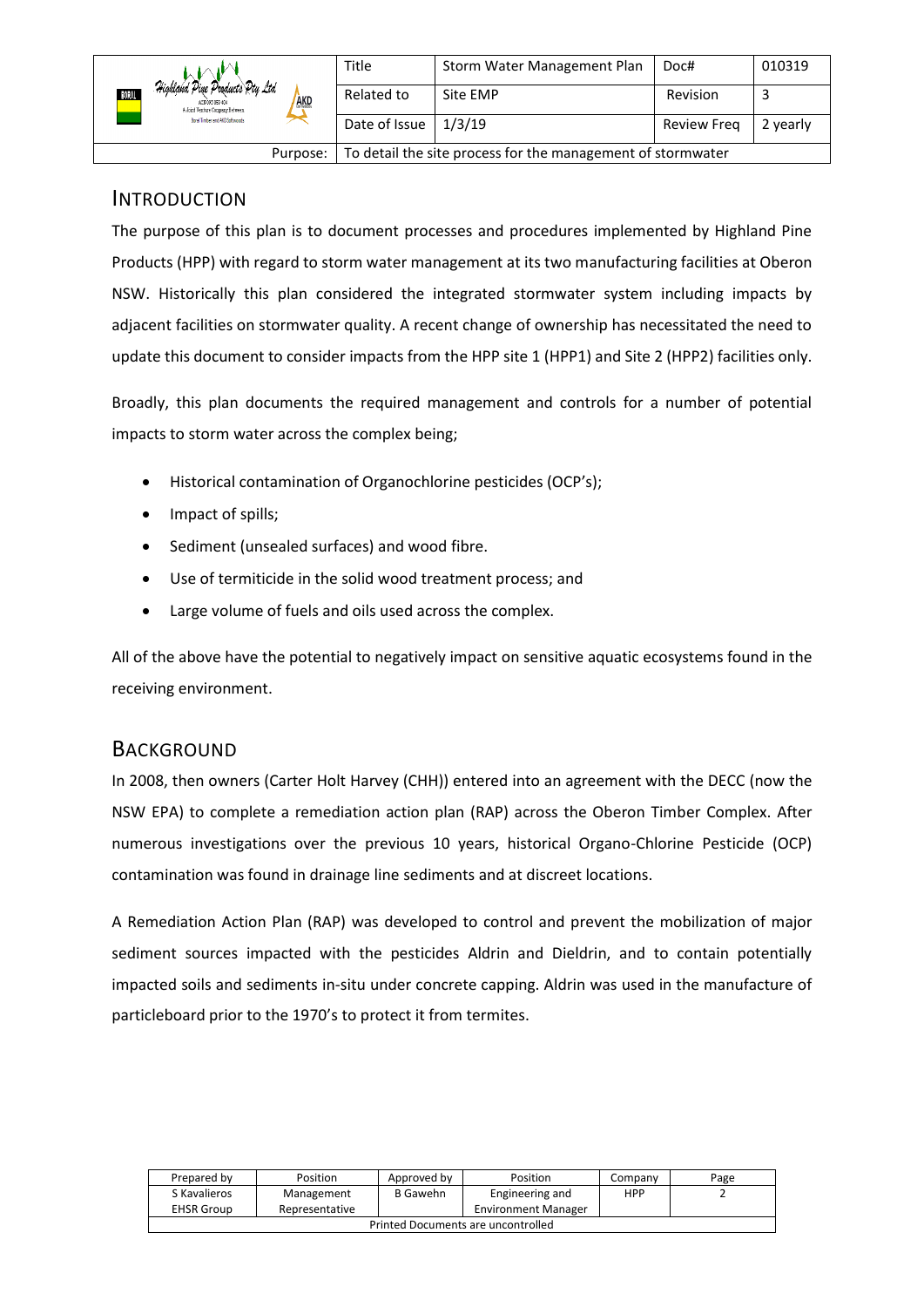|                                                                                                                  | Title                                                       | Storm Water Management Plan | Doc#        | 010319   |
|------------------------------------------------------------------------------------------------------------------|-------------------------------------------------------------|-----------------------------|-------------|----------|
| Highland Pine Products Pty Ltd<br><b>BOM</b><br><b>AKD</b><br>ACN 093 059 404<br>A Joint Venture Company Between | Related to                                                  | Site EMP                    | Revision    |          |
| Boral Timber and AKD Softwoods                                                                                   | Date of Issue                                               | 1/3/19                      | Review Freg | 2 yearly |
| Purpose:                                                                                                         | To detail the site process for the management of stormwater |                             |             |          |

This Remediation Action Plan was implemented in 2010 and completed in early 2011. The objectives of the plan were to;

- remove contaminated material above a certain threshold.
- Cap known contamination "hot spots" under concrete to prevent human exposure or any further contamination of storm water.
- Implement processes to ensure future work completed on the site does not result in further migration of contamination.
- Remove underground services from known impacted areas to eliminate the need for future excavation.

To prevent surface water from potentially mobilizing any remaining contaminants, specific areas on the HPP2 site where the contamination was potentially located have been covered with concrete. Areas covered included around the HPP2 Planermill baghouse and the main stormwater channel reaches 1 and 2. No remediation or capping was undertaken at HPP1.

# <span id="page-3-0"></span>LEGAL REQUIREMENTS

The *Protection of the Environment Operations* Act 1997 is the key piece of environmental protection legislation administered by the New South Wales Environment Protection Agency (NSWEPA) to authorize the undertaking of scheduled activities in NSW.

Under this legislation Highland Pine Products site 1 & 2 are issued with an Environmental Protection License (EPL) to operate subject to satisfying the various conditions which include emissions to air and water, waste disposal and requirements for monitoring and reporting. The Highland Pine Products Site 1 and 2 EPL's are attached as **Appendix 1**.

# <span id="page-3-1"></span>OBJECTIVES AND PERFORMANCE OUTCOMES

The following objectives and performance outcomes for stormwater management on the sites are provided in **Table 1: Objectives and performance outcomes**.

| Prepared by                        | Position       | Approved by     | Position                   | Company    | Page |
|------------------------------------|----------------|-----------------|----------------------------|------------|------|
| S Kavalieros                       | Management     | <b>B</b> Gawehn | Engineering and            | <b>HPP</b> |      |
| <b>EHSR Group</b>                  | Representative |                 | <b>Environment Manager</b> |            |      |
| Printed Documents are uncontrolled |                |                 |                            |            |      |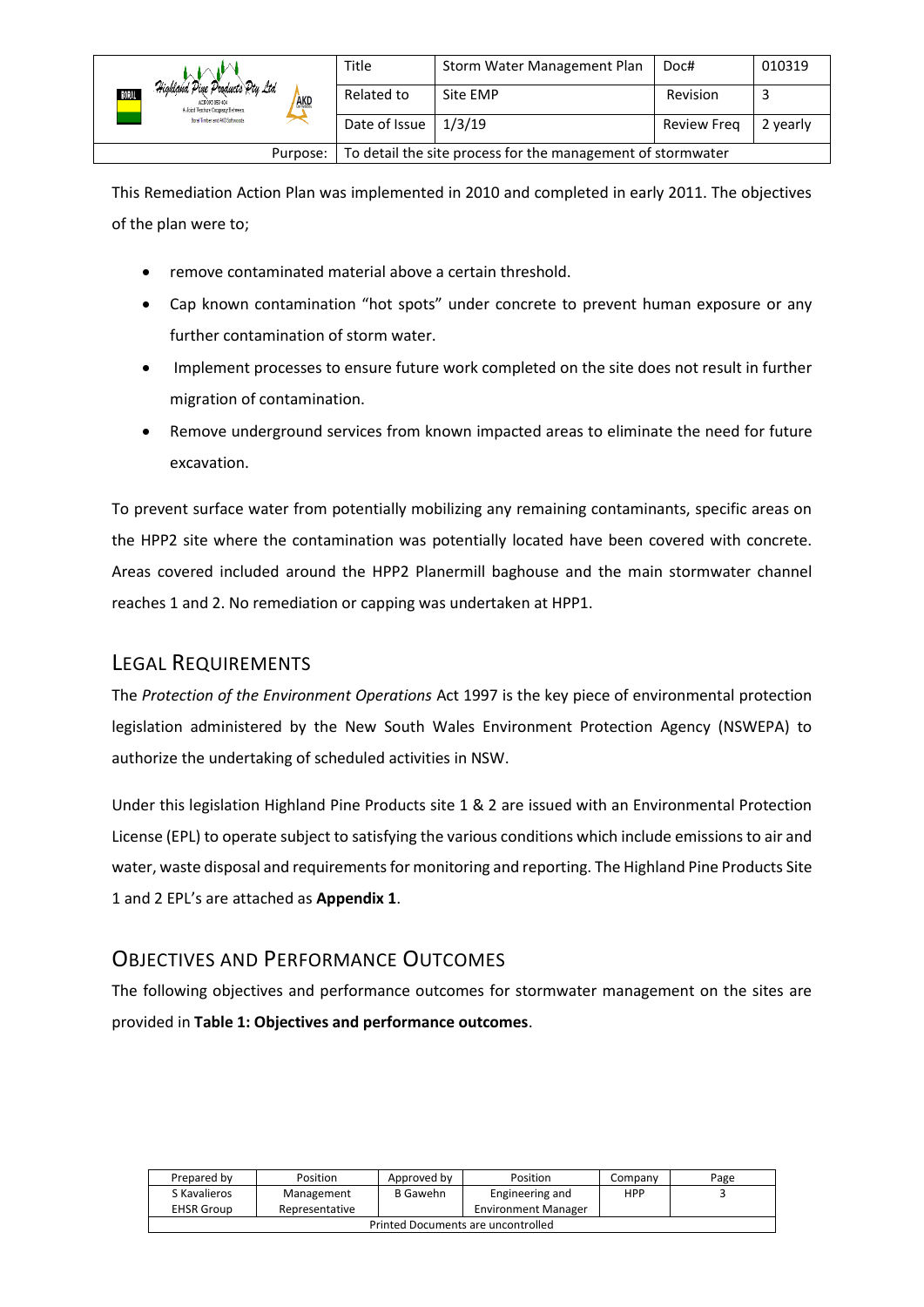|                                                                                                             | Title                                                       | Storm Water Management Plan | Doc#               | 010319   |
|-------------------------------------------------------------------------------------------------------------|-------------------------------------------------------------|-----------------------------|--------------------|----------|
| Highland Pine Products Pty Ltd<br>BORAL<br><b>AKD</b><br>ACN 093 059 404<br>A Joint Venture Company Between | Related to                                                  | Site EMP                    | Revision           |          |
| Boral Timber and AKD Softwoods                                                                              | Date of Issue                                               | 1/3/19                      | <b>Review Freg</b> | 2 yearly |
| Purpose:                                                                                                    | To detail the site process for the management of stormwater |                             |                    |          |

| <b>Objectives</b>                                                                 | Performance outcomes                                                                                                         |
|-----------------------------------------------------------------------------------|------------------------------------------------------------------------------------------------------------------------------|
| Comply with all statutory requirements.                                           | All stormwater flowing from site meets license limits where<br>required.                                                     |
|                                                                                   |                                                                                                                              |
| Ensure all monitoring is undertaken in<br>accordance with requirements of SWMP.   | All monitoring undertaken at specified frequency and results<br>reported                                                     |
| Ensure integrity of concrete drains and                                           | Vehicular access to certain areas restricted, damage repaired                                                                |
| shotcrete remains intact.                                                         | ASAP, no vehicular movements on shotcrete areas.                                                                             |
| Maintain controls to ensure stormwater<br>quality objectives are met.             | Compliance with license limits.                                                                                              |
| better<br><b>Reduce</b><br><i>impacts</i><br>through<br>the<br>management of risk | Reduction of potential for pollutants to reach the receiving<br>environment through better understanding of risk mitigation. |
|                                                                                   |                                                                                                                              |

**Table 1: Objectives and Performance Outcomes.**

# <span id="page-4-0"></span>STORMWATER SYSTEM SUMMARY

Highland Pine Products 2 consists of two operational entities, Highland Pine Products Site 1 and 2 in Oberon. A summary of the stormwater system is provided below. An overview of the stormwater system is attached as **Appendix 2**.

## <span id="page-4-1"></span>HIGHLAND PINE PRODUCTS SITE 1.

Stormwater, including roof water is collected from within the site by a series of sumps and pipes into four main drains from the west toward the eastern boundary (**Appendix 3**). The main drains discharge into three pipes located underneath Lowes Mount Road into a railway drain (Piped) heading north until intersecting the Borg MDF drainage system.

Given a high portion of HPP1 is unsealed and heavily trafficked, impacts to stormwater are BOD, TSS and TPH. Controls have been implemented to mitigate these impacts.

Once on Borg land, stormwater then flows via vegetative channel under an easement to the North/East corner of the property prior to discharge at the Northern V Notch (licensed discharge point) into a tributary of Kings Stockyard Creek.

## <span id="page-4-2"></span>HIGHLAND PINE PRODUCTS SITE 2.

Stormwater, including roof water on the eastern and southern areas of the site are collected in a series of surface drains and underground pipes prior to discharging into the main stormwater discharge channels reach 1 and channel reach 2. (**Appendix 4**). Process water is captured within a separate system for treatment. For sampling purposes, the discharge point for the site is at the end of channel reach 2.

| Prepared by                        | Position       | Approved by | Position                   | Company    | Page |
|------------------------------------|----------------|-------------|----------------------------|------------|------|
| S Kavalieros                       | Management     | B Gawehn    | Engineering and            | <b>HPP</b> |      |
| <b>EHSR Group</b>                  | Representative |             | <b>Environment Manager</b> |            |      |
| Printed Documents are uncontrolled |                |             |                            |            |      |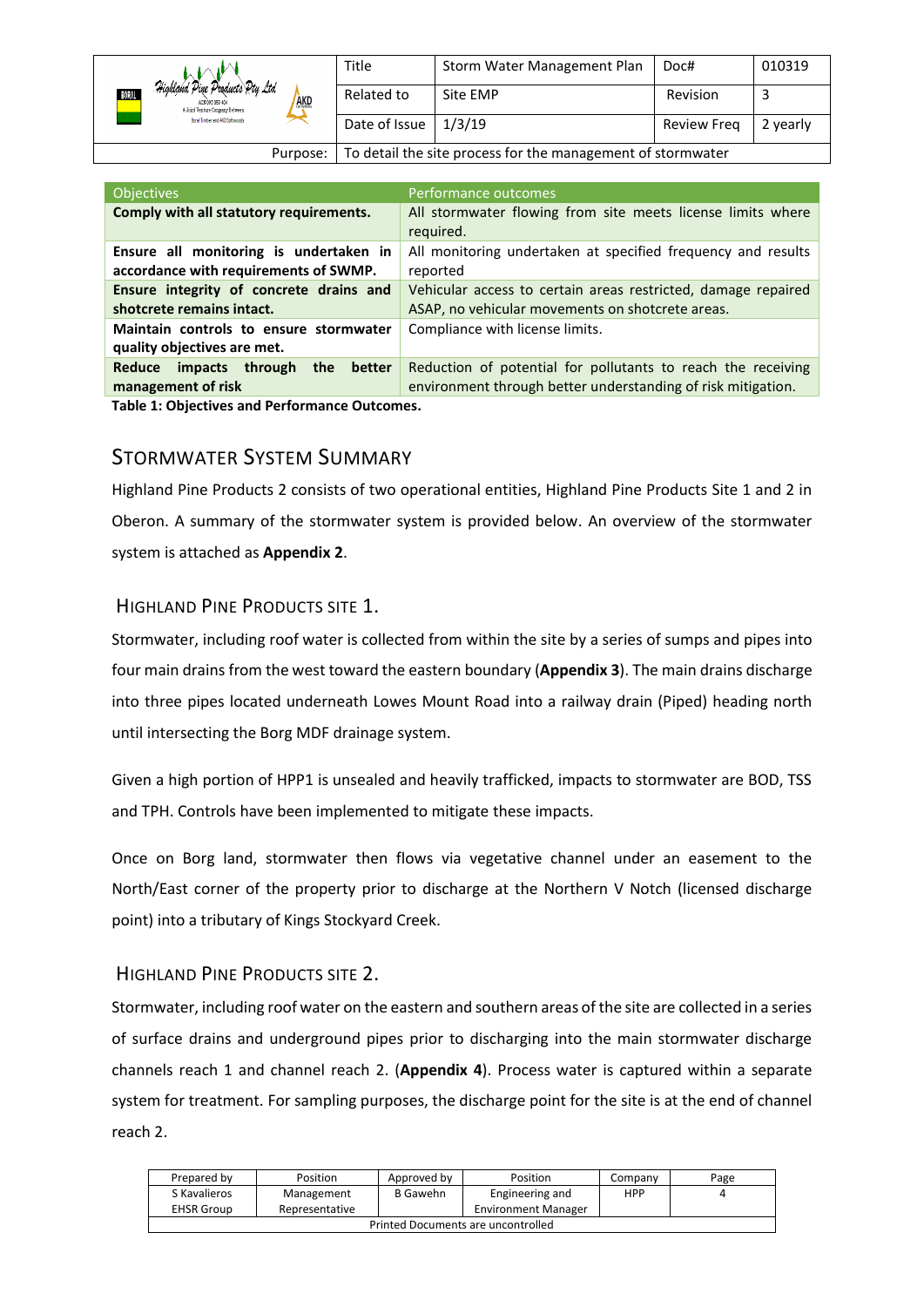|                                                                                                      | Title         | Storm Water Management Plan | Doc#               | 010319   |
|------------------------------------------------------------------------------------------------------|---------------|-----------------------------|--------------------|----------|
| Highland Pine Products Pty Ltd<br>KORAL<br>AKD<br>ACN 093 059 404<br>A Joint Venture Company Between | Related to    | Site EMP                    | Revision           |          |
| Boral Timber and AKD Softwoods                                                                       | Date of Issue | 1/3/19                      | <b>Review Freg</b> | 2 yearly |
| To detail the site process for the management of stormwater<br>Purpose:                              |               |                             |                    |          |

Stormwater from the logyard drains to the interceptor basin located on the eastern edge main storage area prior to discharge to a settlement dam located at the northern end of the Highland Pine Products Site 1. The process allows for sediment removal prior to discharge to the existing stormwater system. In high flows, stormwater from the logyard interceptor basin will bypass the dam and flow into the main Stormwater drain.

With the site predominantly sealed, impacts from the HPP2 site to stormwater are greatest from the Logyard through wood fibre, BOD, TSS and TPH. Structures within the system have been installed to mitigate these impacts.

## <span id="page-5-0"></span>STRUCTURES WITHIN SYSTEM

A series of First Flush Dams, Gross pollutant traps, trash racks and Penstock gate valves have been installed within the stormwater system to manage pollutants and minimize risk to the receiving environment in the event of a loss of containment. The system has been designed to;

- capture and retain the first 10mm of stormwater falling on process areas First flush dams;
- remove larger floating objects such as bark, plastic bottles trash racks;
- remove sediments gross pollutant traps;
- allow for closure of the system in case of spills e.g. chemicals, oils Penstock or emergency gate valves.
- Over/under weirs control of oil spills.

# <span id="page-5-1"></span>CRITERIA AND GUIDELINE VALUES – HPP SITE 2

Under agreement with the adjacent land owner (Borg), stormwater discharging off HPP2 is not required to meet specific water quality values. HPP2 must work with Borg should water quality deteriorate and results report outside guideline values as detailed in **Table 2** and **Table 3**, below.

## <span id="page-5-2"></span>STORMWATER

Stormwater sampling will be undertaken from the final discharge point at the end of Channel Reach 3 on the Structaflor site by Borg. Should guideline values be exceeded, Borg will notify HPP and collectively review potential pollutant sources for rectification.

| Prepared by                                                       | Position   | Approved by | Position        | Company    | Page |  |
|-------------------------------------------------------------------|------------|-------------|-----------------|------------|------|--|
| S Kavalieros                                                      | Management | B Gawehn    | Engineering and | <b>HPP</b> |      |  |
| <b>Environment Manager</b><br>Representative<br><b>EHSR Group</b> |            |             |                 |            |      |  |
| Printed Documents are uncontrolled                                |            |             |                 |            |      |  |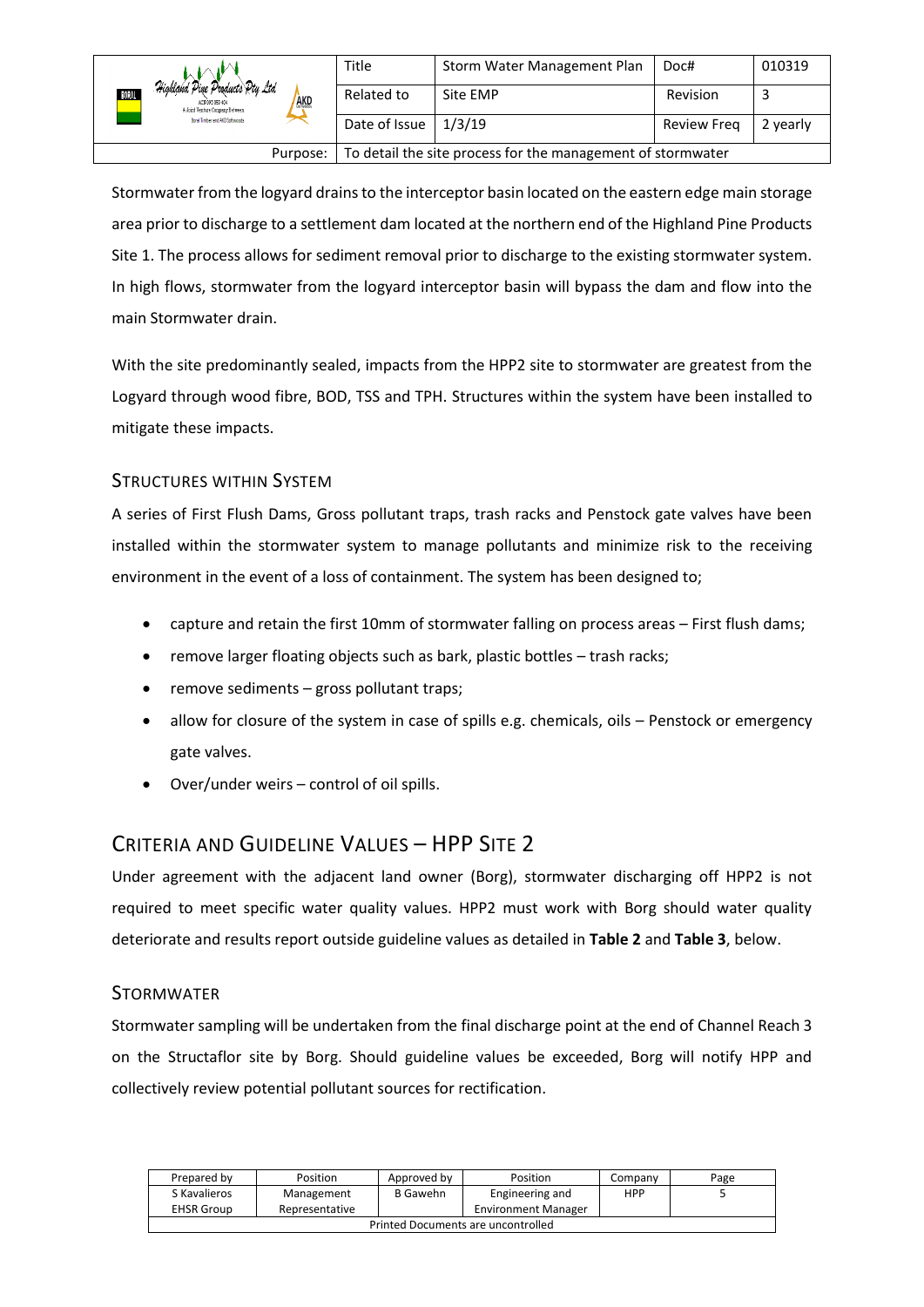|                                                                                                             | Title         | Storm Water Management Plan | Doc#        | 010319   |
|-------------------------------------------------------------------------------------------------------------|---------------|-----------------------------|-------------|----------|
| Highland Pine Products Pty Ltd<br>KORAL<br><b>AKD</b><br>ACN 093 059 404<br>A Joint Venture Company Between | Related to    | Site EMP                    | Revision    |          |
| Boral Timber and AKD Softwoods                                                                              | Date of Issue | 1/3/19                      | Review Freg | 2 yearly |
| To detail the site process for the management of stormwater<br>Purpose:                                     |               |                             |             |          |

HPP will complete quarterly Due Diligence testing on surface water from the final HPP discharge point (end of Channel Reach 2) to assess impacts of its operations on stormwater considering analytes and criteria below.

| Analyte                             | <b>Units</b> | Criteria/Guideline | Documented          |
|-------------------------------------|--------------|--------------------|---------------------|
| рH                                  | pH           | $6.5 - 8.5$        | EP License $115661$ |
| <b>Total suspended solids (TSS)</b> | mg/L         | 30                 | EP License 11566    |
| <b>Oil and Grease</b>               | mg/L         | 10                 | EP License 11566    |
|                                     |              |                    |                     |
| <b>Aldrin</b>                       | mg/L         | 0.03               | EP License 3035 $2$ |
| <b>Dieldrin</b>                     | mg/L         | 0.03               | EP License 3035     |
| <b>Methylene</b><br>blue<br>active  | mg/L         | 0.5                | EP License 3035     |
| substances (MBAS)                   |              |                    |                     |
| <b>Colour</b>                       | Hazen        | 160                | EP License 3035     |
| <b>Biological oxygen demand</b>     | mg/L         | 20                 | EP License 3035     |

**Table 2: Stormwater Analytes and Guideline Values (HPP2).**

1. Borg Structaflor - EP License 11566

<span id="page-6-0"></span>2. MDF Borg - EP License 3035

#### SEDIMENT

Sediments collected in the final Gross Pollutant Trap along channel reach 3 will be sampled prior to removal and disposal. The following guidelines will be used. Note the requirement to test sediment is subject to a positive surface water testing for OCP's (completed by Borg).

Table 5.2. Sediment guideline values.

| <b>Units</b> | Guideline                 |
|--------------|---------------------------|
| mg/kg        | $65^{(1)}$                |
|              |                           |
| mg/kg        | $1,000^{(1)}$             |
| mg/kg        | $100^{(2)} - 4.000^{(4)}$ |
| mg/kg        | $2^{(3)} - 50^{(2)}$      |
| mg/kg        | $1.6^{(4)} - 1.000^{(2)}$ |
|              |                           |

#### **Table 3: Sediment Guideline Values (HPP2).**

1. NSW EPA, 1994. Guidelines for assessing Service Station Sites, for sensitive land use, such as residential with access to soils

2. NSW EPA, 2006. Guidelines for the NSW Site Auditor Scheme (2<sup>nd</sup> edition), Health based investigation levels for industrial use

3. Chemical Control Orders, 2004. Scheduled waste under the *Environmentally Hazardous Chemicals Act, 1985*.

4. ANZECC, 2000. Australian and New Zealand Guidelines for Fresh Water Quality – Interim sediment quality guidelines (ISQG) low.

Sediment exceeding the Chemical Control Order (CCO) for scheduled chemicals of 2mg/kg will need to be either contained on site or disposed of to a licensed landfill. Concentrations of up to 50mg/kg can remain on site but are regulated by the Chemical Control Order. Sediments below the scheduled

| Prepared by                                                       | Position   | Approved by | Position        | Companv    | Page |
|-------------------------------------------------------------------|------------|-------------|-----------------|------------|------|
| S Kavalieros                                                      | Management | B Gawehn    | Engineering and | <b>HPP</b> |      |
| <b>EHSR Group</b><br><b>Environment Manager</b><br>Representative |            |             |                 |            |      |
| Printed Documents are uncontrolled                                |            |             |                 |            |      |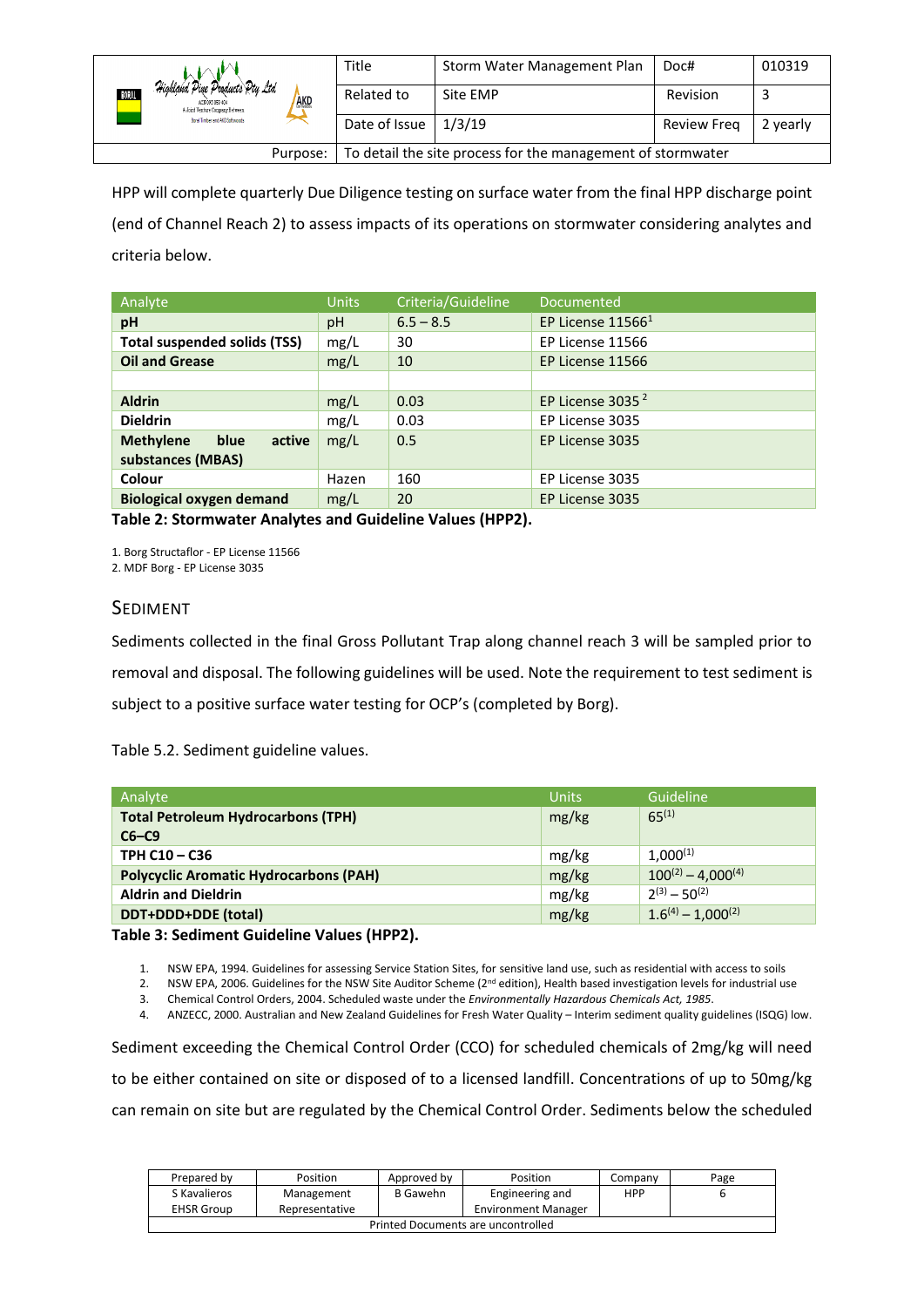|                                                                                                             | Title         | Storm Water Management Plan | Doc#        | 010319   |
|-------------------------------------------------------------------------------------------------------------|---------------|-----------------------------|-------------|----------|
| Highland Pine Products Pty Ltd<br>BORAL<br><b>AKD</b><br>ACN 093 059 404<br>A Joint Venture Company Between | Related to    | Site EMP                    | Revision    |          |
| Boral Timber and AKD Softwoods                                                                              | Date of Issue | 1/3/19                      | Review Freg | 2 yearly |
| To detail the site process for the management of stormwater<br>Purpose:                                     |               |                             |             |          |

chemicals limit of 2mg/kg may be put into the waste pile for fuel as it will mainly be organic material or reused on site or disposed of to the local landfill.

If sediment levels above guideline values as detailed in **Table 3** are detected, HPP and Borg will work together to;

- Identify the source of contaminants, and
- Detail how contaminated waste will be collected and disposed of in accordance with the CCO.

# <span id="page-7-0"></span>CRITERIA AND GUIDELINE VALUES – HPP SITE 1

## <span id="page-7-1"></span>STORMWATER.

Highland Pine site 1 Environmental Protection Licence (EPL 887) provides limits that must be met for surface water quality prior to discharge. Under agreement with the adjacent landowner (Borg), surface water travels via a vegetative channel on Borg land before its final discharge point at the Northern V Notch.

HPP 1 water quality must be compliant with the EPL limits detailed in **Table 4** at the Northern V Notch.

| Analyte                       | <b>Unit</b> | <b>EPL 100 Percentile Limit</b> |
|-------------------------------|-------------|---------------------------------|
| <b>BOD</b>                    | mg/l        | 20                              |
| <b>Oil and Grease</b>         | mg/l        | 10                              |
| pH                            | pH units    | $6.5 - 8.5$                     |
| <b>Total Suspended Solids</b> | mg/l        | 30                              |
| <b>Total Iron</b>             | mg/l        | No Limit                        |
| <b>Filterable Iron</b>        | mg/l        | No Limit                        |
| <b>MBAS</b>                   | mg/l        | No Limit                        |
| <b>Nitrate</b>                | mg/l        | No Limit                        |
| <b>Nitrite</b>                | mg/l        | No Limit                        |
| <b>TKN</b>                    | mg/l        | No Limit                        |
| <b>Turbidity</b>              | <b>NTU</b>  | No Limit                        |

#### **Table 4: HPP1 Analyte and Surface Water criteria.**

In 2011, Borg diverted flow from the drainage channel prior to discharge from the Northern V Notch back into the Borg Water Treatment Plant. With no discharge, no monitoring or data has been collected since 2011. Should flow return to the Northern V notch in future, water will be assessed considering the above criteria on a monthly basis.

| Prepared by                        | Position       | Approved by     | Position                   | Company    | Page |
|------------------------------------|----------------|-----------------|----------------------------|------------|------|
| S Kavalieros                       | Management     | <b>B</b> Gawehn | Engineering and            | <b>HPP</b> |      |
| <b>EHSR Group</b>                  | Representative |                 | <b>Environment Manager</b> |            |      |
| Printed Documents are uncontrolled |                |                 |                            |            |      |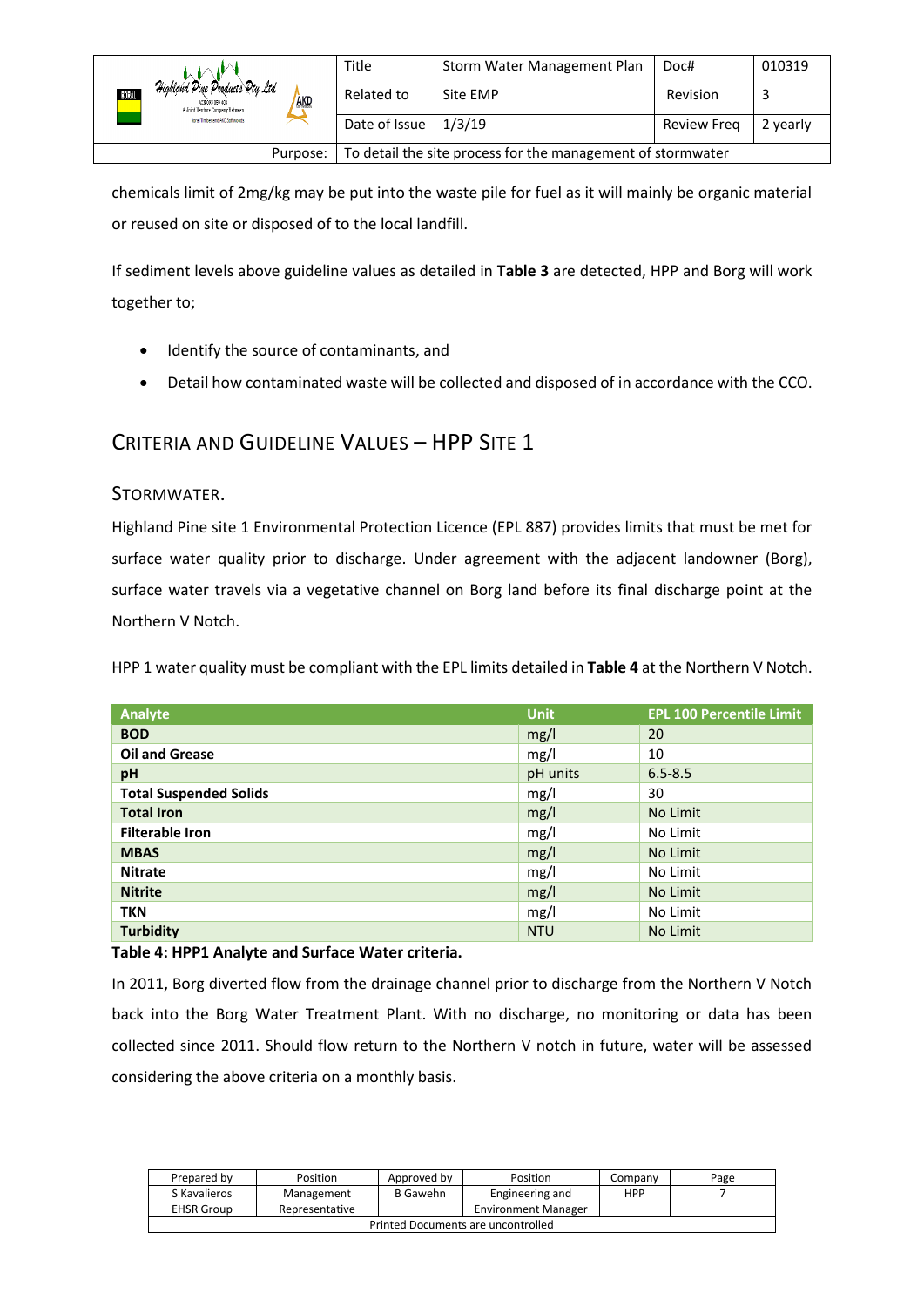|                                                                                                                    | Title         | Storm Water Management Plan                                 | Doc#        | 010319   |
|--------------------------------------------------------------------------------------------------------------------|---------------|-------------------------------------------------------------|-------------|----------|
| Highland Pine Products Pty Ltd<br><b>ROBAL</b><br><b>AKD</b><br>ACN 093 059 404<br>A Joint Venture Company Between | Related to    | Site EMP                                                    | Revision    |          |
| Boral Timber and AKD Softwoods                                                                                     | Date of Issue | 1/3/19                                                      | Review Freg | 2 yearly |
| Purpose:                                                                                                           |               | To detail the site process for the management of stormwater |             |          |

# <span id="page-8-0"></span>MANAGEMENT SAFEGUARDS AND CONTROLS

# <span id="page-8-1"></span>CONTROLS ON SITE

Physical controls for the protection of stormwater quality exist on both sites and include the following:

- Bunding of bulk chemical and diesel storages.
- Dedicated roadways for truck and forklift traffic.
- Segregation of clean and dirty areas for process waters and stormwater.
- Treatment of first flush water.
- Concrete and shotcrete cover of remaining potentially contaminated areas.
- Bunding and safe storage for small (<50L) chemicals.
- Penstock gate valves to allow for shutting down stormwater system in the event of a spill or fire emergency.
- Gross pollutant traps to manage solids on HPP2 and HPP1
- Trash Screens.

In support of these various operational procedures exist and include the following;

- Emergency response plan
- Emergency response flip charts.
- Pollution incident response management plan.
- Environment Policy.
- Spill SoP.

## <span id="page-8-2"></span>CLEANING AND MAINTENANCE OF SYSTEM

Cleaning of the production areas and stormwater system is essential to ensuring that the final water quality discharging from the site is within license limits. Maintenance of the stormwater system is essential to ensure that the system runs smoothly and that in the event of an emergency all items of equipment are operational. The cleaning and maintenance items related to the stormwater system are summarized in **Table 5**.

| Prepared by                                                       | Position   | Approved by | Position        | Company    | Page |
|-------------------------------------------------------------------|------------|-------------|-----------------|------------|------|
| S Kavalieros                                                      | Management | B Gawehn    | Engineering and | <b>HPP</b> |      |
| <b>Environment Manager</b><br><b>EHSR Group</b><br>Representative |            |             |                 |            |      |
| Printed Documents are uncontrolled                                |            |             |                 |            |      |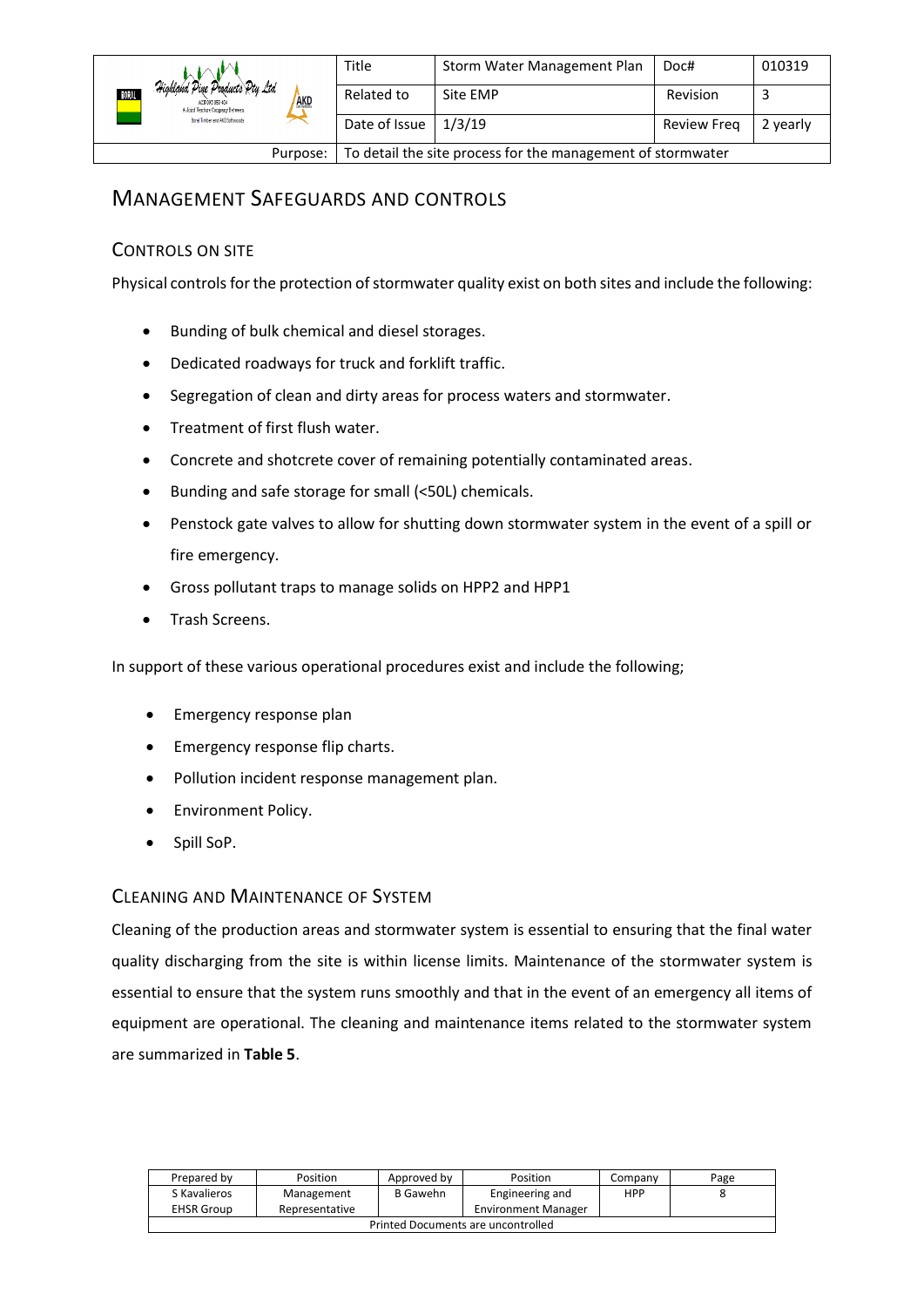|                                                                                                                    | Title         | Storm Water Management Plan                                 | Doc#        | 010319   |
|--------------------------------------------------------------------------------------------------------------------|---------------|-------------------------------------------------------------|-------------|----------|
| Highland Pine Products Pty Ltd<br><b>ROBAL</b><br><b>AKD</b><br>ACN 093 059 404<br>A Joint Venture Company Between | Related to    | Site EMP                                                    | Revision    |          |
| Boral Timber and AKD Softwoods                                                                                     | Date of Issue | 1/3/19                                                      | Review Freg | 2 yearly |
| Purpose:                                                                                                           |               | To detail the site process for the management of stormwater |             |          |

| Action                                                                                                                             | Frequency                                        | Reason                                                                                                                                                                                |
|------------------------------------------------------------------------------------------------------------------------------------|--------------------------------------------------|---------------------------------------------------------------------------------------------------------------------------------------------------------------------------------------|
| <b>Clean logyard - Surface with loader</b>                                                                                         | As needed, but not less<br>than twice per shift  | Remove bark and debris from the logyard<br>prevent it washing into the<br>and<br>stormwater system during rain. Reduce<br>sediment load and colour (Tannins) impact<br>to stormwater. |
| Remove stockpiled bark and wood<br>debris                                                                                          | Daily                                            | Reduce wood debris and release of<br>stockpiled<br>from<br>material<br>tannins<br>discharging to stormwater.                                                                          |
| <b>Clean under log deck HPP2</b>                                                                                                   | Twice per shift                                  | Reduce wood debris, and release of<br>stockpiled<br>tannins<br>from<br>material<br>discharging to stormwater.                                                                         |
| Clean trash racks Channel reach 1<br>and Channel reach 2                                                                           | Following heavy rainfall<br>or monthly           | Remove large floating objects and any<br>obstruction to flow through screens/racks                                                                                                    |
| Clean Stormwater drains in main<br>stormwater channel using a bobcat.<br>Channel reach 1, Channel reach 2<br>and interceptor basin | As required $-$ at least<br>on a quarterly basis | Remove bark and debris and reduce<br>colour discharge to stormwater. Prevent<br>build-up of sediments and maintain free<br>board in Gross pollutant trap for storm<br>events          |
| Clean First flush dam using excavator                                                                                              | As required                                      | Remove sediments and debris to reduce<br>colour and sediment to stormwater                                                                                                            |
| Check working of Penstock gate<br>valves, undertake maintenance as<br>necessary                                                    | Monthly                                          | Gate valves need to be operational in<br>event of an emergency spill on site.                                                                                                         |
| Clean and maintain Site 1 first flush<br>system including pump-out                                                                 | quarterly                                        | Pump out system. Remove sediments<br>accumulated in sump.                                                                                                                             |
| Clean and maintain site 1 discharge<br>pits (x3).                                                                                  | 6 monthly                                        | Assess solids - complete check-sheet and<br>maintain as required.                                                                                                                     |

**Table 5: Stormwater system maintenance requirements.**

The items listed above will be included in daily work tasks for operational personnel.

## <span id="page-9-0"></span>TRAINING AND RESPONSIBILITIES

All personnel and contractors are required to complete a full site induction (including assessment) prior to undertaking any work across HPP (both sites). The induction has specific environmental requirements including what to do in the event of a spill. Pollution incident response training is carried out annually for all site-based personnel. All routine tasks are managed by Standard Operating Procedures (SoP's) and non-routine tasks are managed through the RADAR process.

The following summary is provided of the personnel who will be responsible for actions, monitoring and reporting at HPP. As HPP operates on a 24 hour, 7 day a week roster, in some cases both the week day and other shift personnel have been nominated to cover all eventualities. A detailed responsibility matrix is attached as **Table 6** with specific responsibilities assigned to all site personnel.

| Prepared by                        | Position       | Approved by | Position                   | Company    | Page |  |  |  |
|------------------------------------|----------------|-------------|----------------------------|------------|------|--|--|--|
| S Kavalieros                       | Management     | B Gawehn    | Engineering and            | <b>HPP</b> |      |  |  |  |
| <b>EHSR Group</b>                  | Representative |             | <b>Environment Manager</b> |            |      |  |  |  |
| Printed Documents are uncontrolled |                |             |                            |            |      |  |  |  |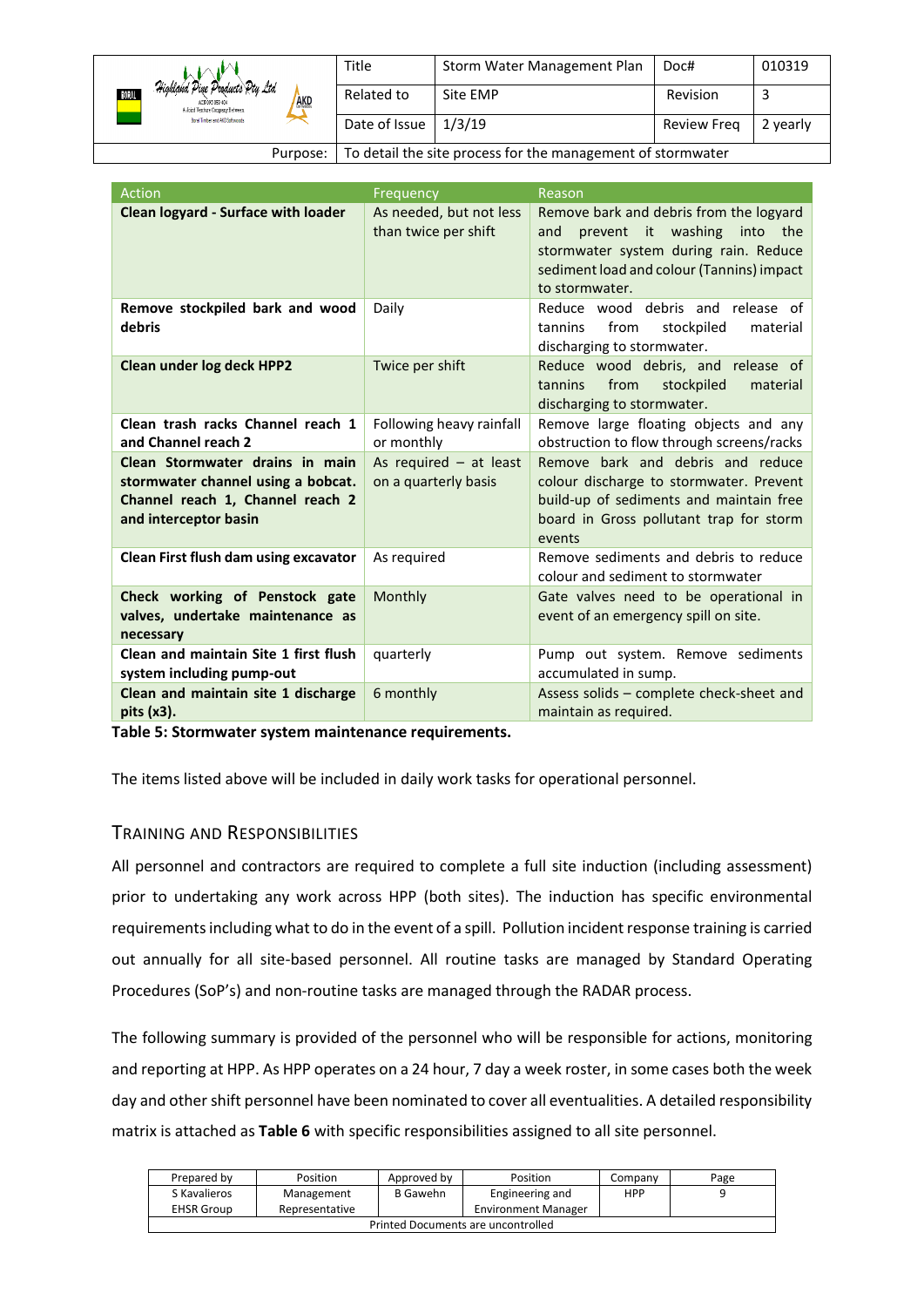|                                                                                                             | Title                                                       | Storm Water Management Plan | Doc#        | 010319   |  |
|-------------------------------------------------------------------------------------------------------------|-------------------------------------------------------------|-----------------------------|-------------|----------|--|
| Highland Pine Products Pty Ltd<br>BORAL<br><b>AKD</b><br>ACN 093 059 404<br>A Joint Venture Company Between | Related to                                                  | Site EMP                    | Revision    |          |  |
| Boral Timber and AKD Softwoods                                                                              | Date of Issue                                               | 1/3/19                      | Review Freg | 2 yearly |  |
| Purpose:                                                                                                    | To detail the site process for the management of stormwater |                             |             |          |  |

| <b>Function</b>                                                              | <b>General</b><br><b>Manager</b> | <b>Environment</b><br><b>Manager</b> | <b>Prod/Shift</b><br>leader | <b>Eng/Maint</b><br><b>Manager</b> | <b>Operators</b> | <b>Maintenance</b><br>personnel | <b>Contractors</b> |
|------------------------------------------------------------------------------|----------------------------------|--------------------------------------|-----------------------------|------------------------------------|------------------|---------------------------------|--------------------|
| Legal and other requirements                                                 |                                  |                                      |                             |                                    |                  |                                 |                    |
| <b>Compliance with legal requirements</b>                                    | X                                | X                                    | X                           |                                    |                  |                                 |                    |
| Comply with SWMP objectives and<br>performance outcomes                      |                                  | $\pmb{\chi}$                         | $\boldsymbol{x}$            | $\boldsymbol{x}$                   |                  |                                 |                    |
| <b>Operational control</b>                                                   |                                  | X                                    | X                           |                                    |                  |                                 |                    |
| Protection of integrity of concrete and<br>shotcrete areas                   |                                  |                                      | $\boldsymbol{x}$            | $\mathsf{x}$                       | $\boldsymbol{x}$ | $\mathsf{x}$                    | $\boldsymbol{x}$   |
| Adherence to procedures for<br>excavation                                    |                                  |                                      |                             | x                                  |                  | X                               | X                  |
| Removal of rubbish from trash racks,<br>sediments from Gross Pollutant Traps |                                  |                                      |                             | $\mathsf{x}$                       |                  | X                               | $\mathsf{x}$       |
| Maintain emergency response -<br>Penstock gate valves                        |                                  |                                      |                             | X                                  |                  | X                               |                    |
| <b>Monitoring and measurement</b>                                            |                                  | $\boldsymbol{x}$                     | $\boldsymbol{x}$            | $\boldsymbol{x}$                   | $\boldsymbol{x}$ |                                 |                    |
| <b>Surface water monitoring</b>                                              |                                  | X                                    | X                           |                                    |                  |                                 |                    |
| <b>Sediment monitoring</b>                                                   |                                  | $\boldsymbol{x}$                     | $\boldsymbol{x}$            |                                    |                  |                                 |                    |
| <b>Training and awareness</b>                                                |                                  | X                                    | X                           |                                    |                  |                                 |                    |
| Develop program and conduct training<br>of employees                         |                                  | $\mathbf x$                          | $\boldsymbol{x}$            |                                    |                  |                                 |                    |
| <b>Communication (Internal and External)</b>                                 | X                                | X                                    |                             |                                    |                  |                                 |                    |
| Authority liaison (NSW EPA, etc.)                                            | $\pmb{\times}$                   | $\mathbf{x}$                         |                             |                                    |                  |                                 |                    |
| <b>Report incidents</b>                                                      | X                                | X                                    | X                           | X                                  | X                | X                               | X                  |
| <b>Reporting and Review</b>                                                  |                                  | $\mathbf x$                          | X                           | X                                  |                  |                                 |                    |
| <b>Report results</b>                                                        |                                  | X                                    |                             | X                                  |                  |                                 |                    |
| <b>Review SWMP annually</b>                                                  |                                  | $\pmb{\mathsf{x}}$                   | $\mathbf{x}$                | $\pmb{\mathsf{x}}$                 |                  |                                 |                    |
| <b>Documentation and Document Control</b>                                    | X                                | X                                    |                             |                                    |                  |                                 |                    |
| <b>Control and update procedures</b><br>(including excavation)               |                                  | $\mathsf{x}$                         | $\mathsf{x}$                | $\mathsf{x}$                       |                  |                                 |                    |

**Table 6: Responsibility Matrix.**

*Production manager or Shift supervisor/Leader is responsible for;*

- allocating suitably trained and competent personnel to isolate the stormwater system at the Penstock gate valve/s in the event of a spill or fire event; and
- Activating the Pollution Incident Response Plan (PIRMP) in the event of a loss of containment.

| Prepared by                        | Position       | Approved by | Position                   | Company    | Page |  |  |  |
|------------------------------------|----------------|-------------|----------------------------|------------|------|--|--|--|
| S Kavalieros                       | Management     | B Gawehn    | Engineering and            | <b>HPP</b> | 10   |  |  |  |
| <b>EHSR Group</b>                  | Representative |             | <b>Environment Manager</b> |            |      |  |  |  |
| Printed Documents are uncontrolled |                |             |                            |            |      |  |  |  |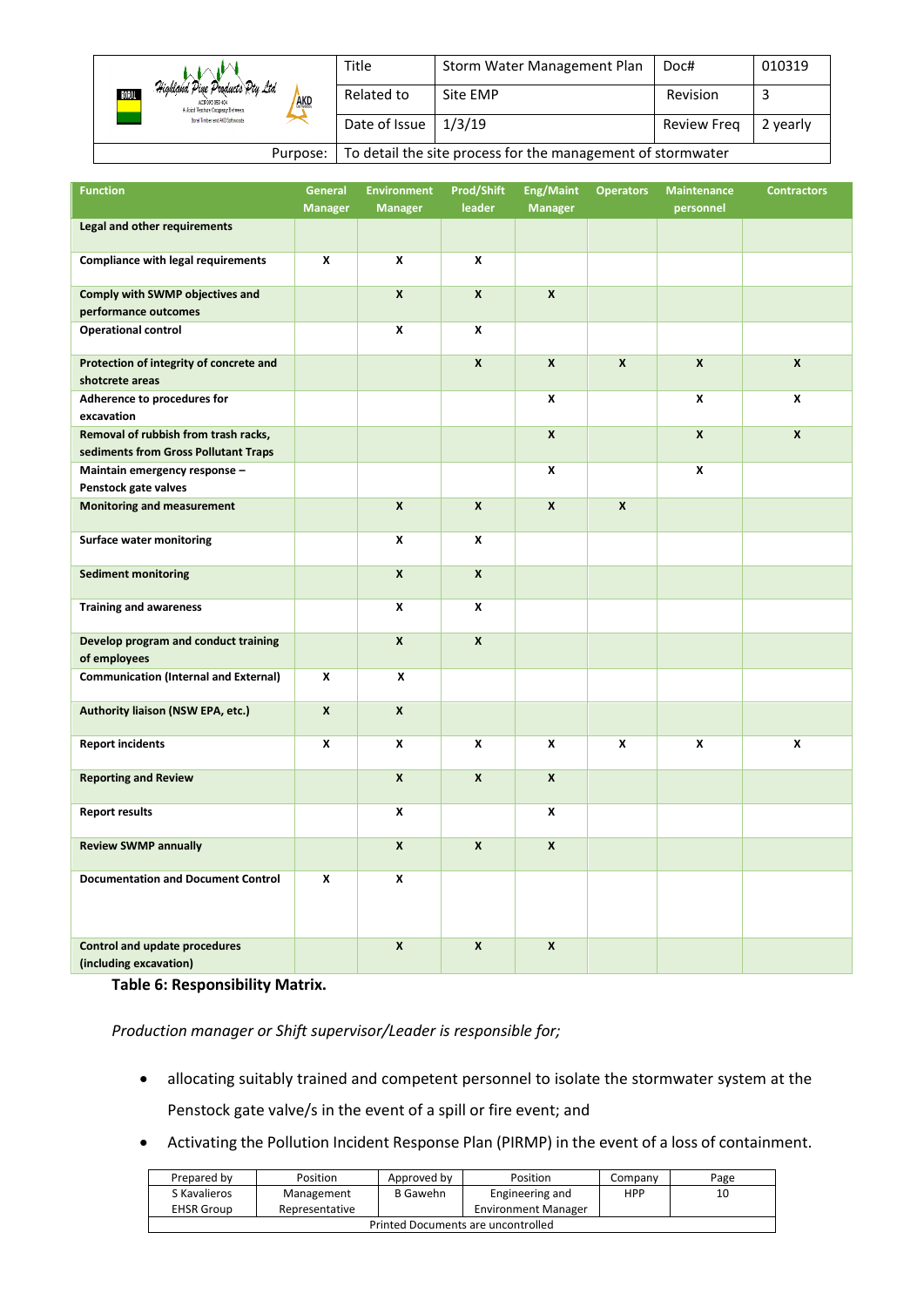| Highland Pine Products Pty Ltd<br><b>BORAL</b><br><b>AKD</b><br>ACN 093 059 404<br>A Joint Venture Company Between | Title         | Storm Water Management Plan | Doc#        | 010319   |
|--------------------------------------------------------------------------------------------------------------------|---------------|-----------------------------|-------------|----------|
|                                                                                                                    | Related to    | Site EMP                    | Revision    |          |
| Boral Timber and AKD Softwoods                                                                                     | Date of Issue | 1/3/19                      | Review Freg | 2 yearly |
| To detail the site process for the management of stormwater<br>Purpose:                                            |               |                             |             |          |

- visual inspection of any affected stormwater;
- collecting a sample for analysis if directed by the Environment Manager.

#### *Environmental Manager is responsible for;*

- ensuring that all monitoring of surface water is undertaken in accordance with the EP license and this plan;
- coordinating and overseeing major spill clean–up and or fire water containment activities and ensure that monitoring of surface waters is undertaken; and
- activation of the PIRMP if required.

# <span id="page-11-0"></span>REPORTING AND REVIEW

## <span id="page-11-1"></span>REPORTING.

An Annual Return in the approved format in accordance with Condition R1 of the EPL must be completed and supplied to the NSW EPA. The Annual return comprises the monitoring, including surface water monitoring required under the license, complaints summary along with all noncompliances that have occurred through-out the reporting period.

The Annual Return must include a Statement of Compliance signed by a HPP Director or delegated authority and submitted to the NSW EPA within 60 days of the end of the reporting period.

## <span id="page-11-2"></span>REVIEW

To ensure ongoing conformance with the Stormwater Management Plan and the performance of the system, an annual review of the plan will be undertaken. This process will involve the following;

- Critically examine key objectives and performance outcomes, and the monitoring data collected during the year;
- Identify issues and processes that do not satisfy the minimum performance standards established within this plan;
- Establish and document action plans in response to any unsatisfactory findings in the review process; and
- Maintain records sufficient to demonstrate that the management review process has been implemented.

| Prepared by                        | Position       | Approved by | Position                   | Company    | Page |  |  |  |
|------------------------------------|----------------|-------------|----------------------------|------------|------|--|--|--|
| S Kavalieros                       | Management     | B Gawehn    | Engineering and            | <b>HPP</b> | 11   |  |  |  |
| <b>EHSR Group</b>                  | Representative |             | <b>Environment Manager</b> |            |      |  |  |  |
| Printed Documents are uncontrolled |                |             |                            |            |      |  |  |  |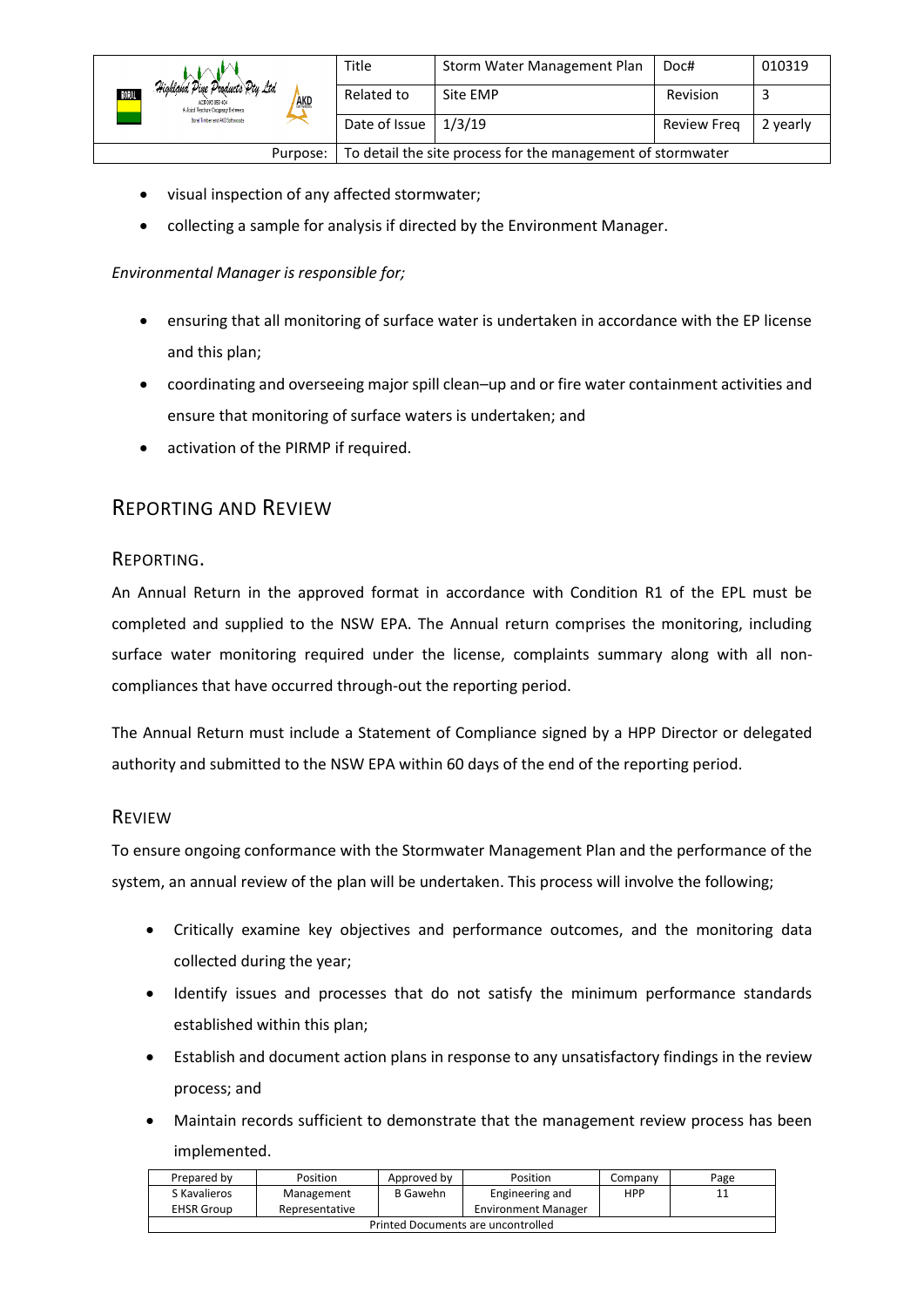|                                                                                                                   | Title         | Storm Water Management Plan | Doc#               | 010319   |
|-------------------------------------------------------------------------------------------------------------------|---------------|-----------------------------|--------------------|----------|
| Highland Pine Products Pty Ltd<br><b>ENER</b><br><b>AKD</b><br>ACN 093 059 404<br>A Joint Venture Commany Between | Related to    | Site EMP                    | Revision           | ت        |
| Boral Timber and AKD Softwoods                                                                                    | Date of Issue | 1/3/19                      | <b>Review Freg</b> | 2 yearly |
| To detail the site process for the management of stormwater<br>Purpose:                                           |               |                             |                    |          |

# <span id="page-12-0"></span>APPENDIX 1 – ENVIRONMENTAL PROTECTION LICENCE – 11229 AND 887

| Prepared by                        | Position       | Approved by | Position                   | Company    | Page |  |  |  |
|------------------------------------|----------------|-------------|----------------------------|------------|------|--|--|--|
| S Kavalieros                       | Management     | B Gawehn    | Engineering and            | <b>HPP</b> | ᅭ    |  |  |  |
| <b>EHSR Group</b>                  | Representative |             | <b>Environment Manager</b> |            |      |  |  |  |
| Printed Documents are uncontrolled |                |             |                            |            |      |  |  |  |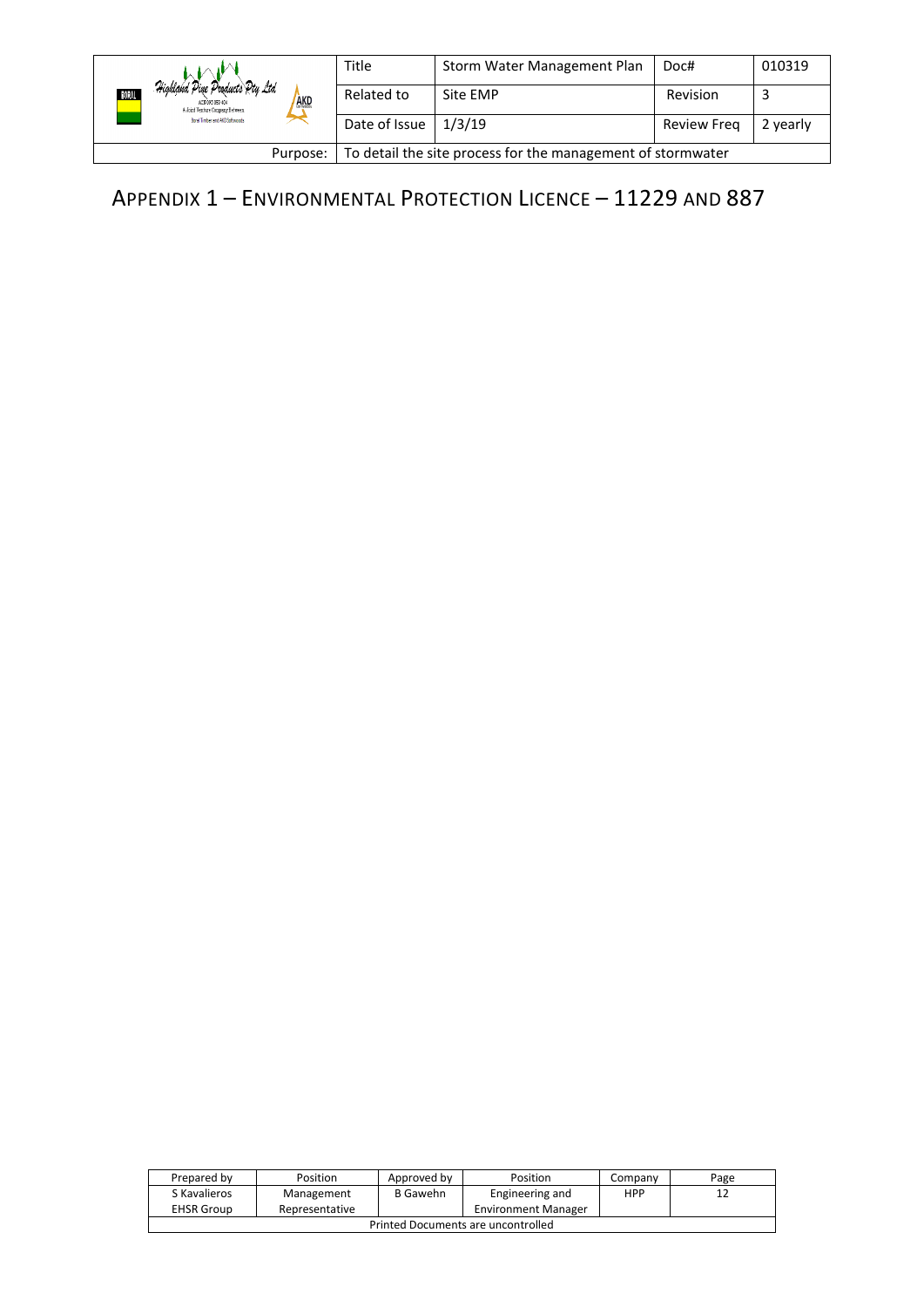|                                                                                                                  | Title         | Storm Water Management Plan | Doc#               | 010319   |
|------------------------------------------------------------------------------------------------------------------|---------------|-----------------------------|--------------------|----------|
| Highland Pine Products Pty Ltd<br><b>ROM</b><br><b>AKD</b><br>ACN 093 059 404<br>A Joint Venture Company Between | Related to    | Site EMP                    | Revision           |          |
| Boral Timber and AKD Softwoods                                                                                   | Date of Issue | 1/3/19                      | <b>Review Freg</b> | 2 yearly |
| To detail the site process for the management of stormwater<br>Purpose:                                          |               |                             |                    |          |

<span id="page-13-0"></span>APPENDIX 2 – SURFACE WATER FLOW – SITE OVERVIEW.

| Prepared by                        | Position       | Approved by | Position                   | Company    | Page |  |  |  |
|------------------------------------|----------------|-------------|----------------------------|------------|------|--|--|--|
| S Kavalieros                       | Management     | B Gawehn    | Engineering and            | <b>HPP</b> | 13   |  |  |  |
| <b>EHSR Group</b>                  | Representative |             | <b>Environment Manager</b> |            |      |  |  |  |
| Printed Documents are uncontrolled |                |             |                            |            |      |  |  |  |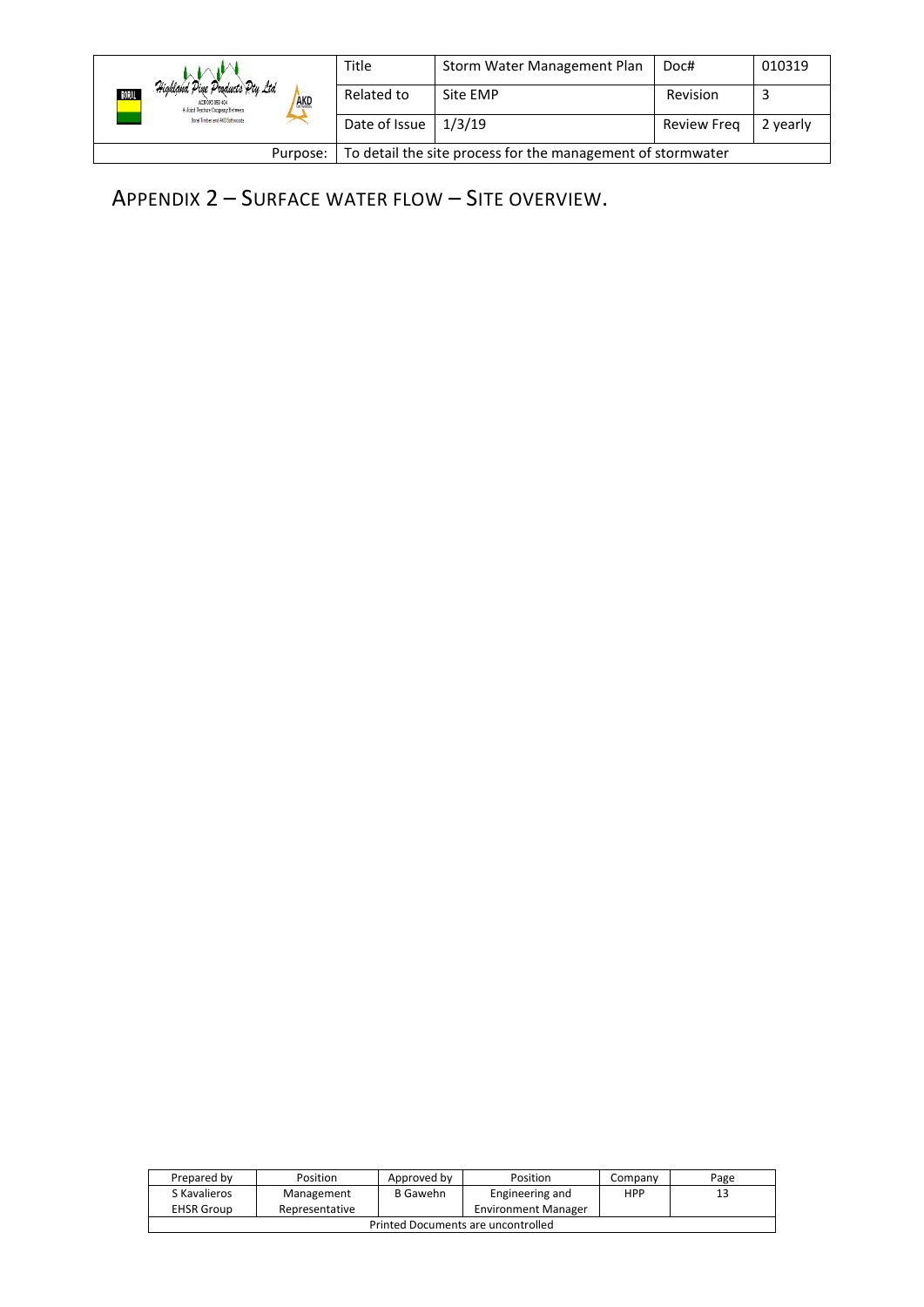|                                                                                                      | Title         | Storm Water Management Plan | Doc#               | 010319   |
|------------------------------------------------------------------------------------------------------|---------------|-----------------------------|--------------------|----------|
| Highland Pine Products Pty Ltd<br>ROPAL<br>AKD<br>ACN 093 059 404<br>A Joint Venture Company Between | Related to    | Site EMP                    | Revision           |          |
| Boral Timber and AKD Softwoods                                                                       | Date of Issue | 1/3/19                      | <b>Review Freg</b> | 2 yearly |
| To detail the site process for the management of stormwater<br>Purpose:                              |               |                             |                    |          |

<span id="page-14-0"></span>APPENDIX 3 – SURFACE WATER FLOW – HPP SITE 1.

| Prepared by                        | Position       | Approved by | Position                   | Company    | Page |  |  |  |
|------------------------------------|----------------|-------------|----------------------------|------------|------|--|--|--|
| S Kavalieros                       | Management     | B Gawehn    | Engineering and            | <b>HPP</b> | 14   |  |  |  |
| <b>EHSR Group</b>                  | Representative |             | <b>Environment Manager</b> |            |      |  |  |  |
| Printed Documents are uncontrolled |                |             |                            |            |      |  |  |  |